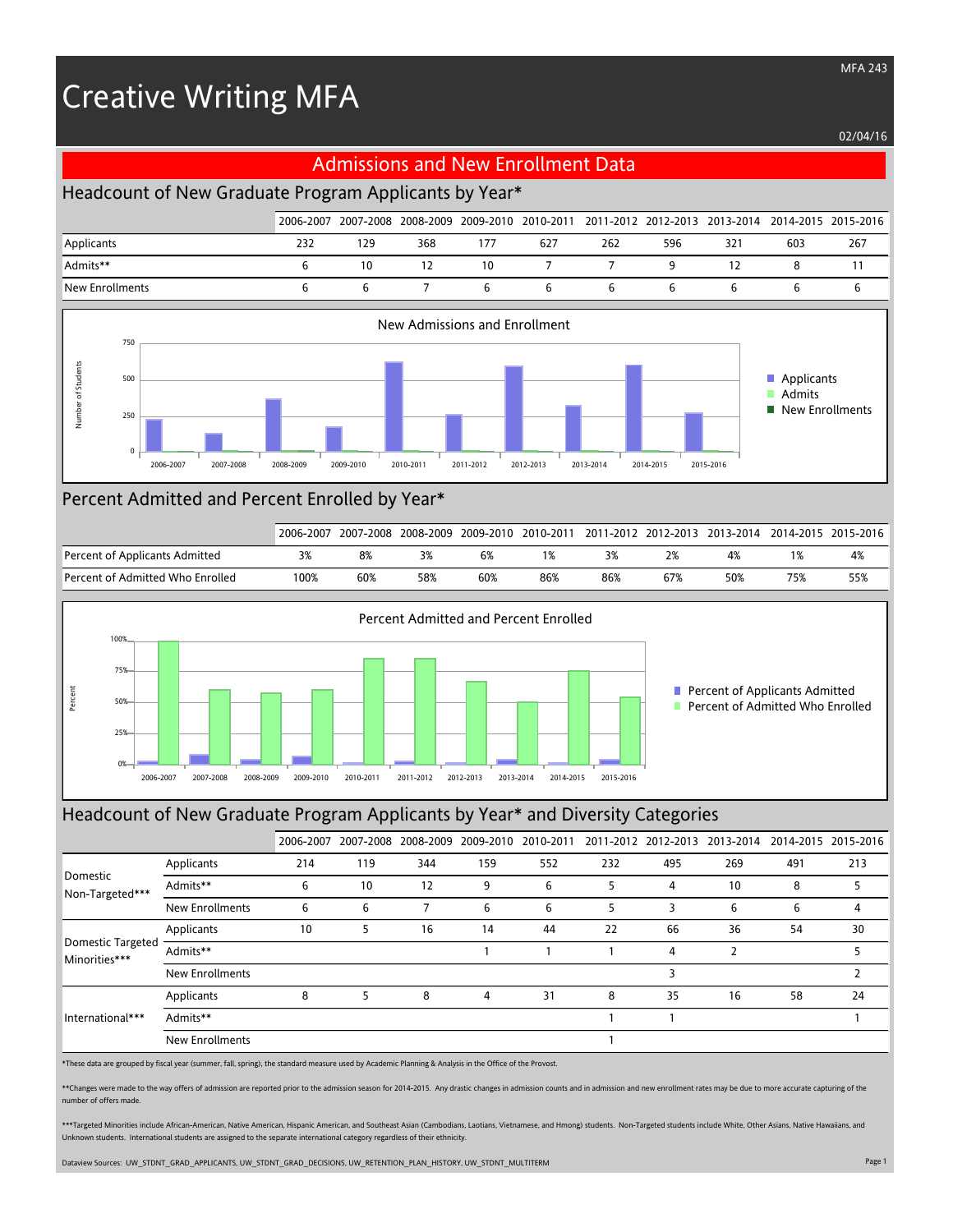#### Enrollment Data

## Enrollment Headcounts by Racial/Ethnic Category\*

|                                                                                     | Fall, 2006 | Fall, 2007   | Fall, 2008   | Fall, 2009 | Fall, 2010   | Fall, 2011   | Fall, 2012     | Fall, 2013     | Fall, 2014     | Fall, 2015     |  |  |
|-------------------------------------------------------------------------------------|------------|--------------|--------------|------------|--------------|--------------|----------------|----------------|----------------|----------------|--|--|
| Hispanic/Latino                                                                     |            |              |              |            |              |              | 1              | $\mathbf{1}$   |                | $\mathbf{1}$   |  |  |
| Black/African American                                                              |            |              |              |            |              |              | $\overline{2}$ | $\overline{2}$ |                | $\mathbf{1}$   |  |  |
| American Indian/Alaska Native                                                       |            |              |              |            |              |              |                |                |                |                |  |  |
| Asian                                                                               |            |              |              |            | $\mathbf{1}$ | $\mathbf{1}$ |                |                | $\mathbf{1}$   | $\mathbf{1}$   |  |  |
| Native Hawaiian/Oth Pac Island                                                      |            |              |              |            |              |              |                |                |                |                |  |  |
| White                                                                               | 12         | 10           | 8            | 8          | 9            | 9            | 6              | 6              | 9              | 9              |  |  |
| Two or More Races                                                                   |            | 1            | $\mathbf{1}$ |            |              |              | $\mathbf{1}$   | 2              | 1              |                |  |  |
| Unknown                                                                             |            | $\mathbf{1}$ | 4            | 5          | 2            | $\mathbf{1}$ | $\mathbf{1}$   | $\mathbf{1}$   | 1              |                |  |  |
| International                                                                       |            |              |              |            |              | $\mathbf{1}$ | 1              |                |                |                |  |  |
| Total                                                                               | 12         | 12           | 13           | 13         | 12           | 12           | 12             | 12             | 12             | 12             |  |  |
| Domestic Targeted Minorities**                                                      |            |              |              |            |              |              | 3              | 3              |                | $\overline{2}$ |  |  |
| Domestic Minorities**                                                               |            | $\mathbf{1}$ | $\mathbf{1}$ |            | $\mathbf{1}$ | $\mathbf{1}$ | 4              | 5              | $\overline{2}$ | 3              |  |  |
| <b>Enrollment Percentages by Diversity Category</b>                                 |            |              |              |            |              |              |                |                |                |                |  |  |
|                                                                                     | Fall. 2006 | Fall, 2007   | Fall, 2008   | Fall, 2009 | Fall, 2010   | Fall, 2011   | Fall, 2012     | Fall, 2013     | Fall, 2014     | Fall, 2015     |  |  |
| Domestic Non-Targeted**                                                             | 100%       | 100%         | 100%         | 100%       | 100%         | 92%          | 67%            | 75%            | 100%           | 83%            |  |  |
| Domestic Targeted Minorities**                                                      |            |              |              |            |              |              | 25%            | 25%            |                | 17%            |  |  |
| International**                                                                     |            |              |              |            |              | 8%           | 8%             |                |                |                |  |  |
| Enrollment Percentages of All Domestic Graduate Students by Racial/Ethnic Category* |            |              |              |            |              |              |                |                |                |                |  |  |
|                                                                                     | Fall, 2006 | Fall, 2007   | Fall, 2008   | Fall, 2009 | Fall, 2010   | Fall, 2011   | Fall, 2012     | Fall, 2013     | Fall, 2014     | Fall, 2015     |  |  |
| Hispanic/Latino                                                                     |            |              |              |            |              |              | 9%             | 8%             |                | 8%             |  |  |
| Black/African American                                                              |            |              |              |            |              |              | 18%            | 17%            |                | 8%             |  |  |
| American Indian/Alaska Native                                                       |            |              |              |            |              |              |                |                |                |                |  |  |
| Asian                                                                               |            |              |              |            | 8%           | 9%           |                |                | 8%             | 8%             |  |  |
| Native Hawaiian/Oth Pac Island                                                      |            |              |              |            |              |              |                |                |                |                |  |  |
| White                                                                               | 100%       | 83%          | 62%          | 62%        | 75%          | 82%          | 55%            | 50%            | 75%            | 75%            |  |  |
| Two or More Races                                                                   |            | 8%           | 8%           |            |              |              | 9%             | 17%            | 8%             |                |  |  |
| Unknown                                                                             |            | 8%           | 31%          | 38%        | 17%          | 9%           | 9%             | 8%             | 8%             |                |  |  |
| <b>Enrollment Percentages by Gender</b>                                             |            |              |              |            |              |              |                |                |                |                |  |  |
|                                                                                     | Fall, 2006 | Fall, 2007   | Fall, 2008   | Fall, 2009 | Fall, 2010   | Fall, 2011   | Fall, 2012     | Fall, 2013     | Fall, 2014     | Fall, 2015     |  |  |
| Female                                                                              | 58%        | 67%          | 77%          | 62%        | 67%          | 67%          | 50%            | 50%            | 50%            | 58%            |  |  |
| Male                                                                                | 42%        | 33%          | 23%          | 38%        | 33%          | 33%          | 50%            | 50%            | 50%            | 42%            |  |  |
| Enrollment Headcount by Academic Load***                                            |            |              |              |            |              |              |                |                |                |                |  |  |
|                                                                                     | Fall, 2006 | Fall, 2007   | Fall, 2008   | Fall, 2009 | Fall, 2010   | Fall, 2011   | Fall, 2012     | Fall, 2013     | Fall, 2014     | Fall, 2015     |  |  |
| Full-Time                                                                           | 12         | $12\,$       | $13$         | 13         | 12           | $12\,$       | 12             | 12             | 12             | 12             |  |  |
| Part-Time                                                                           |            |              |              |            |              |              |                |                |                |                |  |  |
| Total                                                                               | 12         | 12           | 13           | 13         | 12           | 12           | 12             | 12             | 12             | 12             |  |  |

\*Race/ethnicity categories and reporting methodology represent federal reporting categories and methodology. A major change in both data collection and reporting occurred in 2008. Data before and after are not directly com 2008, students were only able to indicate a single race/ethnic category and that is the category that is reported. Starting in 2008, revised federal guidelines allowed students to indicate multiple race/ethnic identities. all domestic (non-international) students who indicate Hispanic ethnicity should be reported as Hispanic, regardless of other racial information provided. Non-Hispanic, domestic students who indicate more than one race are or More Races," category. All other non-Hispanic, domestic students who indicated a single race are reported in that category.

\*\*Targeted minority and minority counts are provided because they cannot be derived from the race/ethnic categories alone. Targeted Minorities are domestic students who are African-American, Native American, Hispanic Ameri Southeast Asian (Cambodians, Laotians, Vietnamese, and Hmong) students. Non-targeted students include White, Other Asians, Native Hawaiians (new category in 2008), and Unknown students. Minority includes all the targeted c as students who are other Asians (non Southeast Asian) and Native Hawaiian. International students are assigned to the separate international category regardless of their ethnicity.

\*\*\*For definitions of full-time status, please consult the Enrollment Requirements section of the Graduate School's academic policies and procedures at https://grad.wisc.edu/acadpolicy/.

Dataview Sources: UW\_RETENTION\_STUDENT, UW\_RETENTION\_PLAN\_HISTORY, UW\_RETENTION\_SEM\_HISTORY, UW\_STDNT\_MULTITERM, UW\_STDNT\_PLAN\_MULTITERM, UW\_UA\_OCTOBER\_PAYROLL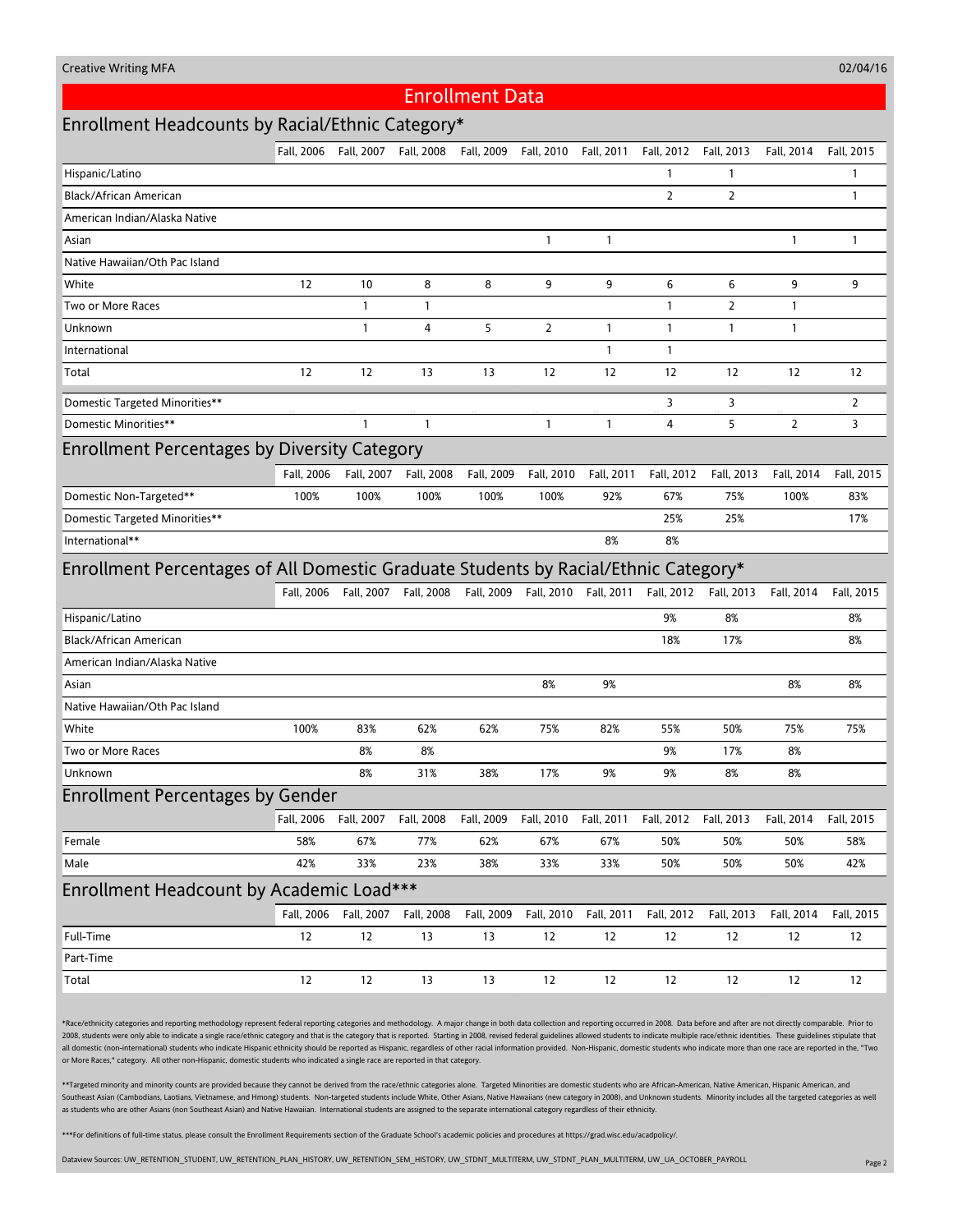

## Funding Data

## Headcount of Students with an Appointment of 33% or Higher\*

|                            | Fall. 2006 | Fall. 2007 | Fall, 2008 |    |    |    | Fall, 2009 Fall, 2010 Fall, 2011 Fall, 2012 Fall, 2013 |    | Fall, 2014 | Fall, 2015 |
|----------------------------|------------|------------|------------|----|----|----|--------------------------------------------------------|----|------------|------------|
| Fellows                    |            |            |            |    |    |    |                                                        |    |            |            |
| Trainees                   |            |            |            |    |    |    |                                                        |    |            |            |
| <b>Research Assistants</b> |            |            |            |    |    |    |                                                        |    |            |            |
| Teaching Assistants**      | 11         | 12         | 12         | 13 | 11 | 12 | 11                                                     | 12 | 11         | 12         |
| <b>Project Assistants</b>  |            |            |            |    |    |    |                                                        |    |            |            |
| No/Low/Other Funding*      |            |            |            |    |    |    |                                                        |    |            |            |
| Total                      | 12         | 12         | 13         | 13 | 12 | 12 | 12                                                     | 12 | 12         | 12         |

#### Percentage of Students with an Appointment of 33% or Higher\*

|                            | Fall. 2006 | Fall, 2007 | Fall, 2008 |      |     | Fall, 2009 Fall, 2010 Fall, 2011 |     | Fall, 2012    Fall, 2013 | Fall, 2014 | Fall, 2015 |
|----------------------------|------------|------------|------------|------|-----|----------------------------------|-----|--------------------------|------------|------------|
| Fellows                    | 8%         |            | 8%         |      | 8%  |                                  | 8%  |                          | 8%         |            |
| <b>Trainees</b>            |            |            |            |      |     |                                  |     |                          |            |            |
| <b>Research Assistants</b> |            |            |            |      |     |                                  |     |                          |            |            |
| Teaching Assistants**      | 92%        | 100%       | 92%        | 100% | 92% | 100%                             | 92% | 100%                     | 92%        | 100%       |
| <b>Project Assistants</b>  |            |            |            |      |     |                                  |     |                          |            |            |
| No/Low/Other Funding*      |            |            |            |      |     |                                  |     |                          |            |            |

Percent of Full-Time Masters Students with First 2 Years Funded Through the University\*\*\*: 100%

\*A graduate student fellowship, traineeship, or assistantship of at least 33% full-time equivalent (FTE) carries with it tuition remission benefits and eligibility for heath insurance. These counts include students whose a FTE of 33% or higher. Students who have multiple appointments were counted once in the appointment with the higher FTE or in the order above for those with multiple appointments with the same FTE. Students with funding out university and students with appointments that are less than 33% are included in the No/Low/Other Funding category.

\*\*Lecturer (SA) appointments are included in the TA category.

\*\*\*The first years of funding is based on entering cohorts between Summer, 2006 and Fall, 2015 that were full time for their first 2 years (for masters students) or their first 4 years (for doctoral students) and were full during that time. Years of support are based on funding in the fall semesters. Students enrolled in less than 2 or 4 years are included if they were funded for each year

Dataview Sources: UW\_UA\_OCTOBER\_PAYROLL, UW\_RETENTION\_PLAN\_HISTORY